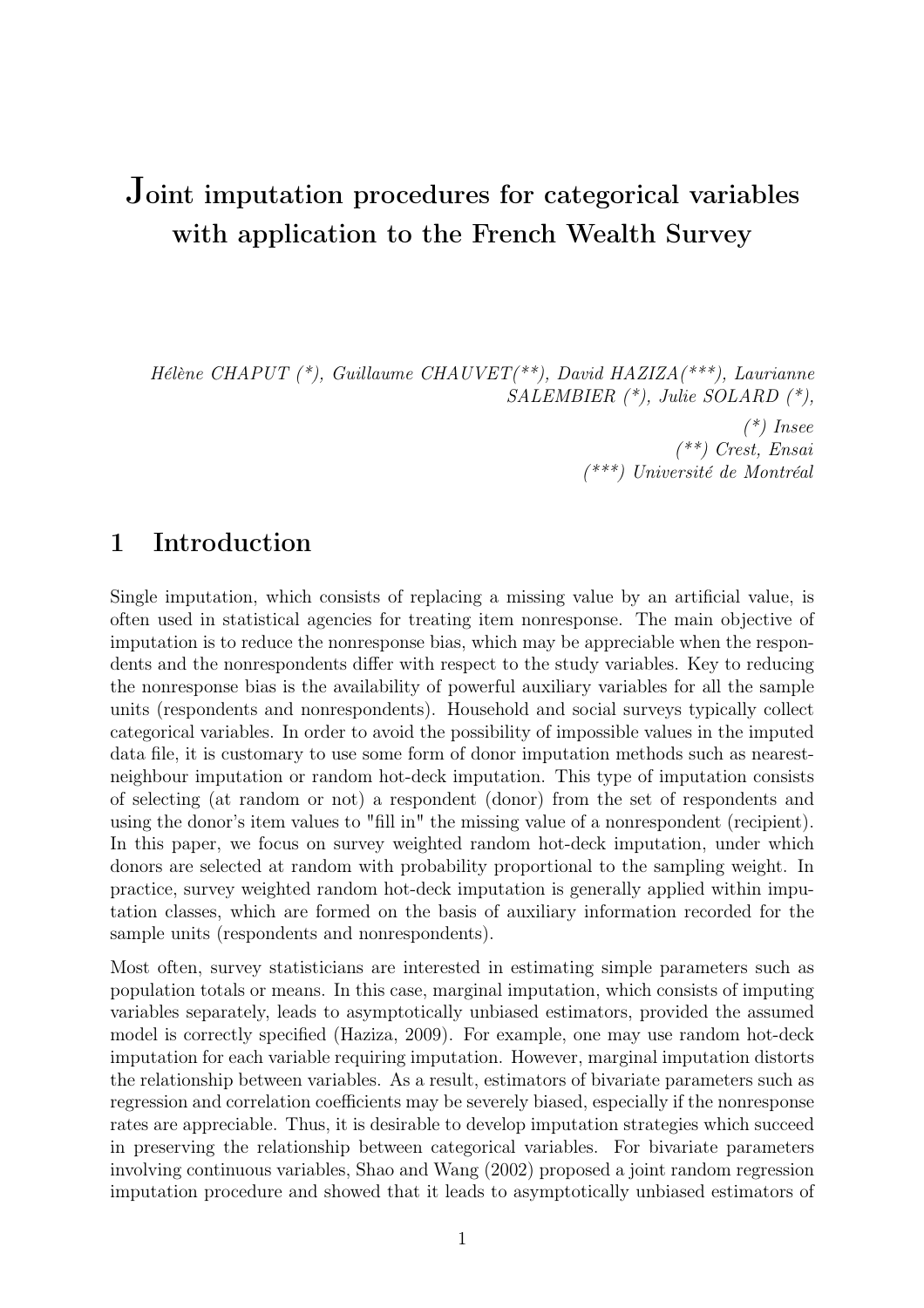correlation coefficients. Chauvet and Haziza (2011) proposed a fully efficient version of the Shao-Wang procedure in the sense that the imputation variance is eliminated or at least, considerably reduced. A different approach for dealing with bivariate parameters was considered in Skinner and Rao (2002), who proposed to first use marginal imputation to fill in the missing values and then to adjust for the bias at the estimation stage.

In this paper, we propose a simple joint random imputation procedure that is closely related to random hot-deck imputation. We show that the proposed procedure preserves the correlation coefficient between two categorical variables. For simplicity, we consider the case of binary variables but the extension to the case of more than two categories is relatively straightforward.

We illustrate the proposed methods in the context of the French Wealth Survey (FWS), which is conducted by the French National Institute of Statistics and Economic Studies (Insee) every six years since 1986. The FWS collects information on many aspects of wealth : financial assets, real-estate assets, business wealth, but also social, cultural and symbolic capital. Also, information concerning the households (e.g., number of individuals in the household, age, occupation, income) is collected in order to understand the origins of wealth. In this paper, we focus on the 2010 FWS, for which the fieldwork began on October 2009 and ended in March 2010. Approximately 20,000 households, belonging to the metropolitan area, the French West Indies and the Reunion Island, were selected to be part of the survey.

#### 2 Set-up

Consider a finite population U of size N. Let x and y denote two study variables such that  $x_i = 1$  if unit i possesses characteristic A and  $x_i = 0$ , otherwise, and y is similarly defined with A replaced by some other characteristic B. We are interested in estimating the finite population correlation coefficients between x and y:

$$
\rho_{xy} = \frac{t_{11} - t_{10}t_{01}/N}{(t_{10} - t_{10}^2/N)^{1/2} (t_{01} - t_{01}^2/N)^{1/2}},
$$

where  $t_{kl} =$  $\overline{ }$  $i \in U} x_i^k y_i^l, (k, l) \in \{(1, 0), (1, 1), (0, 1)\}.$  Note that  $t_{10}$  (respectively,  $p_{10} =$  $t_{10}/N$ ) represents the number (respectively, the proportion) of individuals in the population who possess the characteristic A. Similarly  $t_{01}$  (respectively,  $p_{01} = t_{01}/N$ ) represents the number (respectively, the proportion) of individuals in the population who possess the characteristic B. Finally,  $t_{11}$  (respectively,  $p_{11} = t_{11}/N$ ) represents the number (respectively, the proportion) of individuals in the population who possess both characteristics.

A sample s is selected from U according to a sampling design  $p(s)$ . Let  $\boldsymbol{\delta} = (\delta_1, \ldots, \delta_N)'$ be the vector of sample selection indicators, where  $\delta_i = 1$  if unit i is selected in the sample and  $\delta_i = 0$ , otherwise. Let  $w_i = 1/\pi_i$  be the sampling weight attached to unit i, where  $\pi_i = P(i \in s)$  denotes its first-order inclusion probability in the sample. A complete data estimator of  $\rho_{xy}$  is the plug-in estimator given by

$$
\hat{\rho}_{xy\pi} = \frac{\hat{t}_{11,\pi} - \hat{t}_{10,\pi}\hat{t}_{01,\pi}/\hat{N}_{\pi}}{\left(\hat{t}_{10,\pi} - \hat{t}_{10,\pi}^2/\hat{N}_{\pi}\right)^{1/2} \left(\hat{t}_{01,\pi} - \hat{t}_{01,\pi}^2/\hat{N}_{\pi}\right)^{1/2}},
$$
\n(1)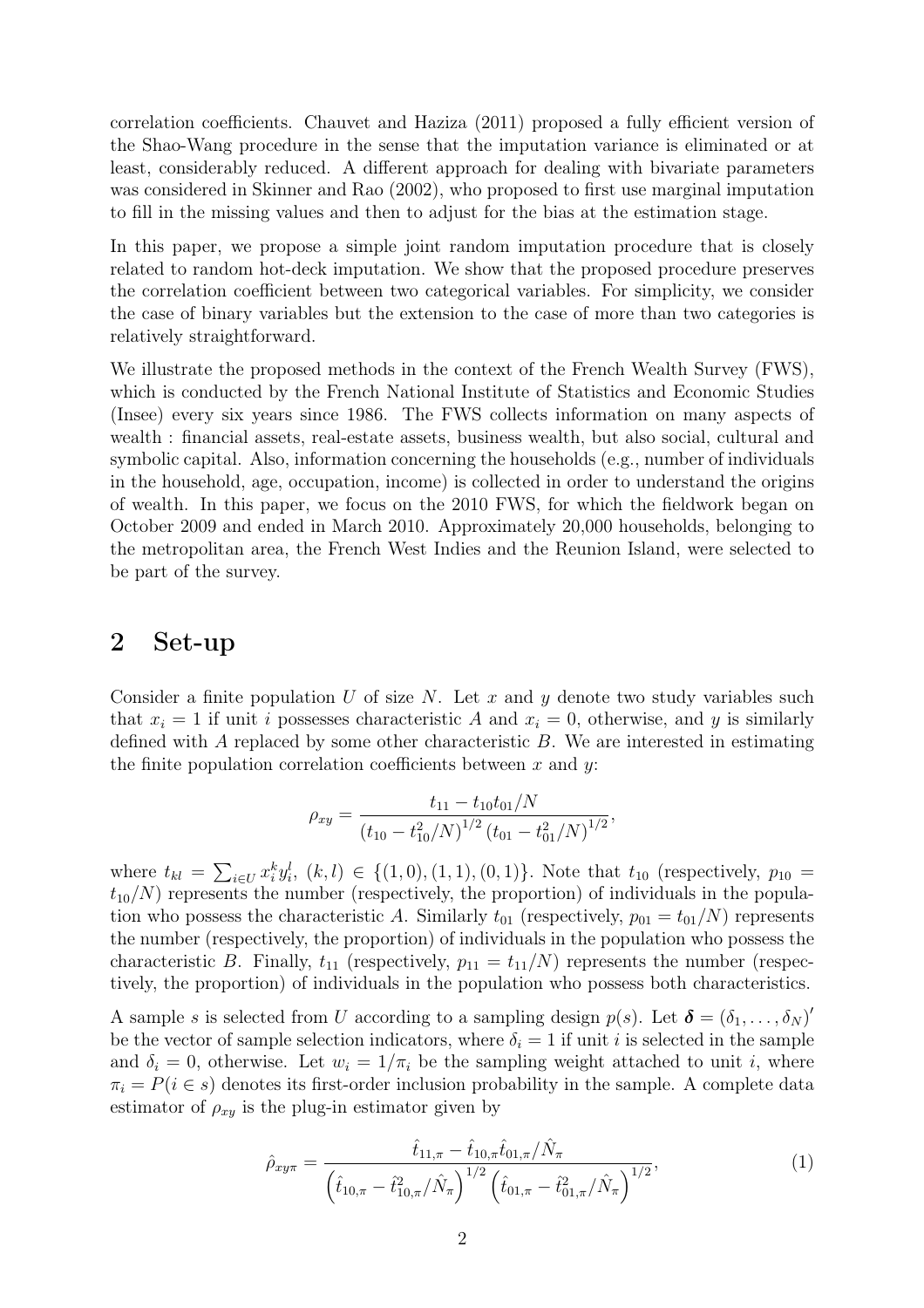where  $\hat{t}_{kl,\pi} = \sum$  $i \in \mathcal{S}} w_i x_i^k y_i^l$  is the expansion estimator of  $t_{kl}$ , and  $\hat{N}_{\pi} =$  $\overline{ }$  $_{i\in s}w_i$  is the expansion estimator of the population size  $N$ . The complete data estimator  $(1)$  is asymptotically unbiased for  $\rho_{xy}$ ; e.g., Deville (1999). We denote by  $\hat{p}_{10,\pi} = \hat{t}_{10,\pi}/\hat{N}_{\pi}$  the estimated proportion of individuals who possess the characteristic A. The estimated proportions  $\hat{p}_{01,\pi} = \hat{t}_{01,\pi}/\hat{N}_{\pi}$  and  $\hat{p}_{11,\pi} = \hat{t}_{11,\pi}/\hat{N}_{\pi}$  are similarly defined.

In practice, both  $x$  and  $y$  are prone to missing values and some form of imputation is required. We adopt the following notation: let  $r_{xi}$  be a response indicator attached to unit i such that  $r_{xi} = 1$  if i responds to item x and  $r_{xi} = 0$ , otherwise. Similarly, let  $r_{yi} = 1$  if i responds to item y and  $r_{yi} = 0$ , otherwise. We denote by  $\mathbf{r} = (r_{x1}, ..., r_{xN}, r_{y1}, ..., r_{yN})'$  the vector of response indicators. Let  $x_i^*$  be the imputed value used to replace the missing  $x_i$ and  $y_i^*$  be the imputed value corresponding to missing  $y_i$ . Finally, let  $\tilde{x}_i = r_{xi} x_i + (1 - r_{xi}) x_i^*$ and  $\tilde{y}_i = r_{yi} y_i + (1 - r_{yi})y_i^*$ . An imputed estimator of  $\rho_{xy}$  is given by

$$
\hat{\rho}_{xyI} = \frac{\hat{t}_{11,I} - \hat{t}_{10,I}\hat{t}_{01,I}/\hat{N}_{\pi}}{\left(\hat{t}_{10,I} - \hat{t}_{10,I}^2/\hat{N}_{\pi}\right)^{1/2} \left(\hat{t}_{01,I} - \hat{t}_{01,I}^2/\hat{N}_{\pi}\right)^{1/2}},\tag{2}
$$

where  $\hat{t}_{kl,I} = \sum$  $\hat{u}_{i\in s} w_i \tilde{x}_i^k \tilde{y}_i^l$ . We denote by  $\hat{p}_{10,I} = \hat{t}_{10,I}/\hat{N}_{\pi}$  the imputed estimator of the proportion of individuals who possess the characteristic A. The imputed estimators  $\hat{p}_{01,I} = \hat{t}_{01,I}/\hat{N}_{\pi}$  and  $\hat{p}_{11,I} = \hat{t}_{11,I}/\hat{N}_{\pi}$  are similarly defined. Note that, once the data have been imputed, the computation of (2) does not require the response flags to be available in the imputed data file. In other words, complete data estimation procedures may be readily applied by secondary analysts. This is an important practical aspect since, in many situations, the response flags are not available in the files. If the response flags are available, an alternative to (2) is the complete case estimator, which is based on the units that responded to both items. The latter estimator is included in the empirical study presented in Section 4.

In this paper, we study the properties of  $\hat{\rho}_{xyI}$ , under the so-called nonresponse model (NM) approach. Let  $P(r_{xi} = 1, r_{yi} = 1) \equiv p_{rr}, P(r_{xi} = 1, r_{yi} = 0) \equiv p_{rm}, P(r_{xi} = 0, r_{yi} = 1)$ 1)  $\equiv p_{mr}$  and  $P(r_{xi} = 0, r_{yi} = 0) \equiv p_{mm}$ . Also, we assume that the sample units respond independently of one another. Let  $\mathbf{x} = (x_1, ..., x_N)'$  and  $\mathbf{y} = (y_1, ..., y_N)'$ , where  $x_i$  and  $y_i$  denote the *i*-th value corresponding to items x and y, respectively. Under the NM approach, we define the conditional nonresponse bias of  $\hat{\rho}_{x\bar{y}}$  as

$$
B_{qI}(\hat{\rho}_{xyI}) = E_q E_I \left\{ (\hat{\rho}_{xyI} - \hat{\rho}_{xy\pi} | \mathbf{x}, \mathbf{y}, \boldsymbol{\delta}, \mathbf{r}) | \mathbf{x}, \mathbf{y}, \boldsymbol{\delta} \right\},
$$

where the subscripts q and I denote respectively the unknown nonresponse mechanism and the imputation mechanism used for the random selection of donors. To simplify the notation, we write  $E_I(\hat{\rho}_{xyI}|\mathbf{x}, \mathbf{y}, \boldsymbol{\delta}, \mathbf{r}) \equiv \tilde{\rho}_{xyI}$  in the remainder of the paper.

In order to study the properties of  $\hat{\rho}_{xyI}$ , we express its total error as:

$$
\hat{\rho}_{xyI} - \rho_{xy} = (\hat{\rho}_{xy\pi} - \rho_{xy}) + (\tilde{\rho}_{xyI} - \hat{\rho}_{xy\pi}) + (\hat{\rho}_{xyI} - \tilde{\rho}_{xyI}). \tag{3}
$$

The first term on the right hand side of (3) represents the sampling error, whereas the second and the third terms represent the nonresponse error and the imputation error, respectively. Note that the imputation error occurs solely from the random selection of donors (see Section 3).

To obtain an asymptotically unbiased estimator of  $\rho_{xy}$ , we seek an imputation procedure under which  $B_{qI}(\hat{t}_{kl,I}) = 0$  for  $(k, l) \in \{(1, 0), (1, 1), (0, 1)\}$ . For the terms  $t_{10}$  and  $t_{01}$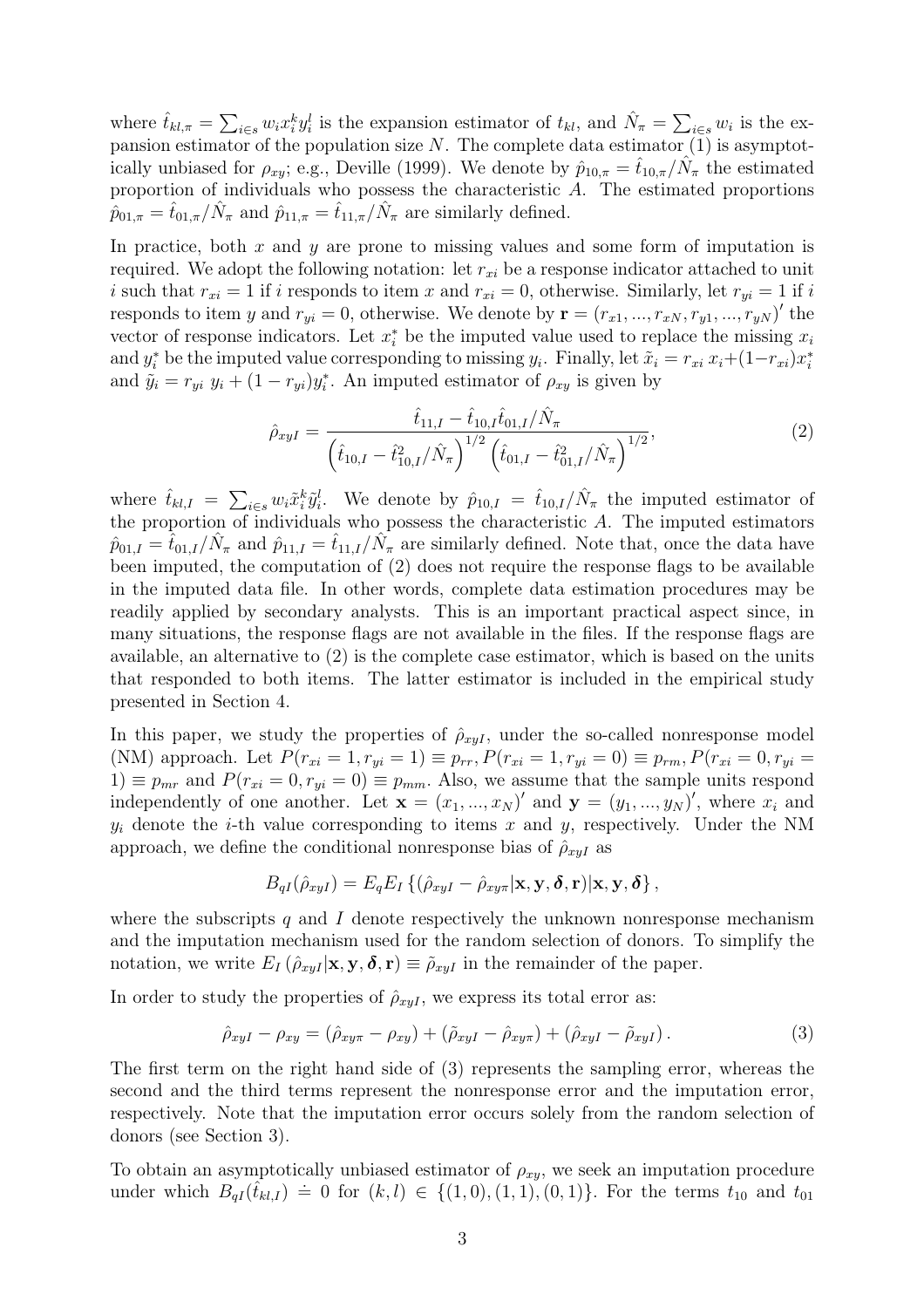(i.e., the marginal first moments), it can thus be achieved with marginal random hotdeck imputation. However, the cross-product term,  $t_{11}$ , is more problematic since it is a measure of the relationship between x and y. Marginal imputation, which consists of imputing x and y separately, tends to attenuate the relationship between variables and, as a result, introduces a bias that may be severe if the nonresponse rate is appreciable. To deal with this issue, survey statisticians typically use an alternative version of random hot-deck imputation, which consists of selecting a common donor at random from the set  $s_{rr}$  of common donors (i.e., the set of sample units that responded to both items) when both items are missing. Unfortunately, although this imputation procedure generates less bias than marginal random hot-deck imputation, it does not succeed in eliminating it completely, unless  $s_{rm} = s_{mr} = \emptyset$ . This point is further discussed in Section 3.1.

## 3 Imputation procedures

In this section, we describe three random imputation procedures: (i) random hot-deck imputation (ii) joint random hot-deck imputation and (iii) balanced joint random hot-deck imputation. For each procedure, the asymptotic bias of  $\hat{\rho}_{xyI}$  is examined.

#### 3.1 Random hot-deck imputation procedure

Random hot-deck imputation may be described as follows:

(i) for  $i \in s_{mr}$ , missing  $x_i$  is imputed by  $x_i^* = x_j, j \in s_{rr} \cup s_{rm}$  such that

$$
P(x_i^* = x_j) = \frac{w_j}{\sum_{k \in s} w_k r_{xk}};
$$

(ii) for  $i \in s_{rm}$ , missing  $y_i$  is imputed by  $y_i^* = y_j, j \in s_{rr} \cup s_{mr}$  such that

$$
P(y_i^* = y_j) = \frac{w_j}{\sum_{k \in s} w_k r_{yk}};
$$

(iii) for  $i \in s_{mm}$ , missing  $(x_i, y_i)$  is imputed by  $(x_i^*, y_i^*) = (x_j, y_j)$ ,  $j \in s_{rr}$  such that

$$
P\{(x_i^*, y_i^*) = (x_j, y_j)\} = \frac{w_j}{\sum_{k \in s} w_k r_{xk} r_{yk}}.
$$

Under this imputation procedure, the relative conditional nonresponse bias of  $\hat{\rho}_{xyI}$ ,  $RB_{qI}(\hat{\rho}_{xyI}) =$  $B_{qI}(\hat{\rho}_{xyI})/\hat{\rho}_{xy\pi}$ , can be approximated by

$$
RB_{qI}(\hat{\rho}_{xyI}) \doteq - (1 - p_{rr} - p_{mm}), \qquad (4)
$$

provided  $\rho_{xy\pi} \neq 0$ ; see Chauvet and Haziza (2011). If  $\rho_{xy\pi} = 0$  (i.e, the variables x and y are unrelated), the imputed estimator  $\hat{\rho}_{xyI}$  is asymptotically qI-unbiased for  $\hat{\rho}_{xy\pi}$ , as expected. Expression (4) shows that the asymptotic bias is always negative and that it vanishes if  $p_{rm} = p_{mr} = 0$ , or equivalently, if  $s_{rm} = s_{mr} = \emptyset$ . In general however, this imputation distorts the relationship between  $x$  and  $y$ .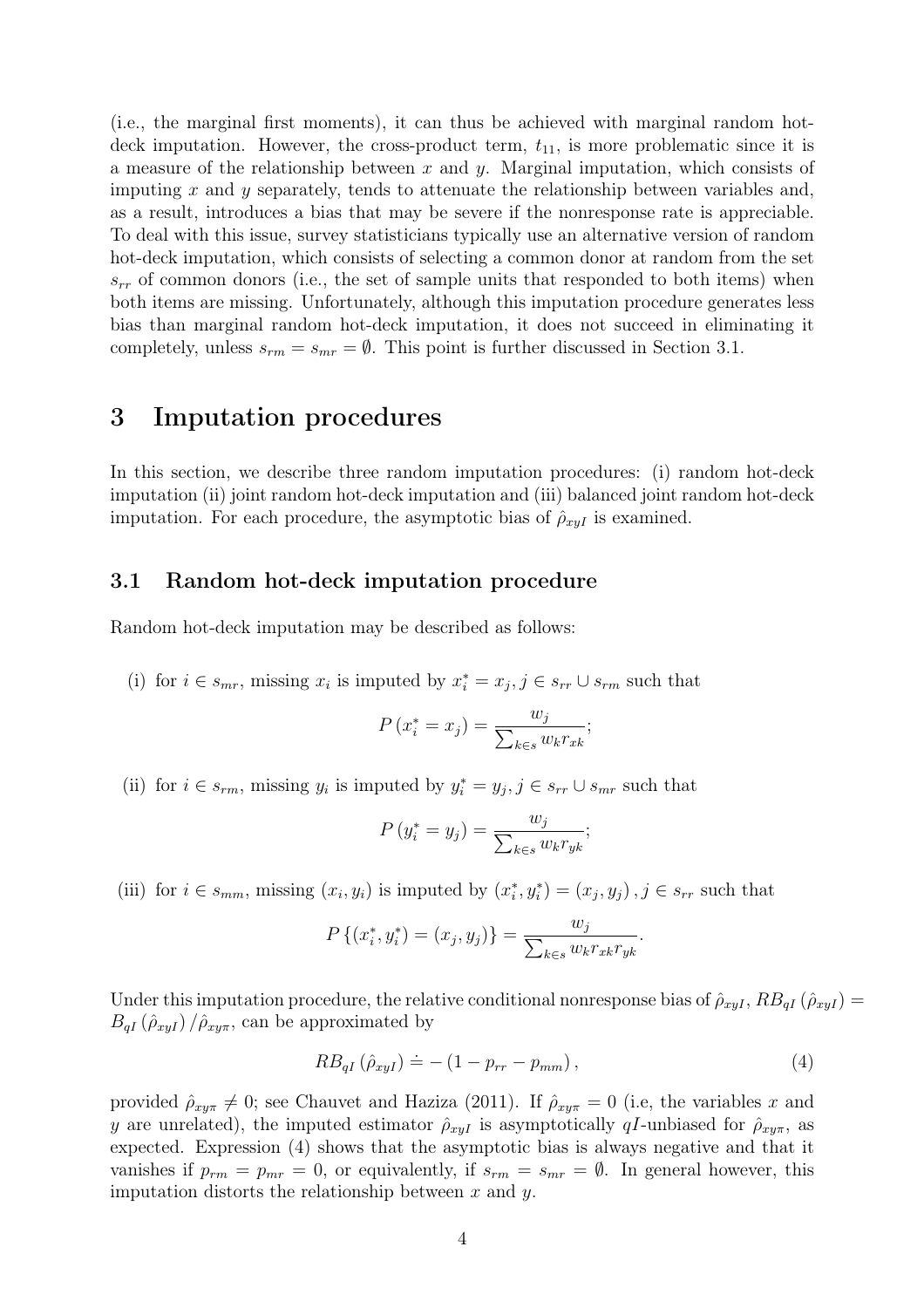#### 3.2 Joint imputation procedure

In this section, we introduce a simple joint imputation procedure. Let 1(.) be the usual indicator function. The proposed method may be described as follows:

(i) for  $i \in s_{mr}$ ,  $\epsilon \in \{0, 1\}$ , missing  $x_i$  is imputed by  $x_i^* = x_j$ ,  $j \in s_{rr}$  such that

$$
P(x_i^* = x_j | y_i = \epsilon) = \begin{cases} \frac{w_j}{\sum_{k \in s} w_k r_{xk} r_{yk} 1(y_k = \epsilon)} & \text{if } y_j = \epsilon\\ 0 & \text{otherwise}; \end{cases}
$$

(ii) for  $i \in s_{rm}$ ,  $\epsilon \in \{0,1\}$ , missing  $y_i$  is imputed by  $y_i^* = y_j$ ,  $j \in s_{rr}$  such that

$$
P(y_i^* = y_j | x_i = \epsilon) = \begin{cases} \frac{w_j}{\sum_{k \in s} w_k r_{xk} r_{yk} 1(x_k = \epsilon)} & \text{if } x_j = \epsilon\\ 0 & \text{otherwise}; \end{cases}
$$

(iii) for  $i \in s_{mm}$ , missing  $(x_i, y_i)$  is imputed by  $(x_i^*, y_i^*) = (x_j, y_j)$ ,  $j \in s_{rr}$  such that

$$
P\{(x_i^*, y_i^*) = (x_j, y_j)\} = \frac{w_j}{\sum_{k \in s} w_k r_{k} r_{yk}}.
$$

It is shown in the Appendix that  $B_{qI}(\hat{\rho}_{xyI}) = 0$  under this imputation procedure. A drawback of the proposed procedure is that it suffers from an additional variability, called the imputation variance, due to the random selection of the donors. As a result, it is not fully efficient, a term coined by Kim and Fuller  $(2004)$ .

#### 3.3 Balanced joint imputation procedure

To eliminate the imputation variance, we suggest selecting the donors at random so that the imputation error in (3),  $\hat{\rho}_{xyI} - \tilde{\rho}_{xyI}$ , is equal to zero. It suffices to select the donors so that the following constraints are satisfied:

$$
\hat{t}_{kl,I} = E_I(\hat{t}_{kl,I}|\mathbf{x}, \mathbf{y}, \boldsymbol{\delta}, \mathbf{r}),\tag{5}
$$

for any  $(k, l) \in \{(1, 0), (1, 1), (0, 1)\}.$  An imputation procedure that satisfies (5) has been called balanced, a term coined by Chauvet, Deville and Haziza (2011).

We first introduce some further notation. Let

$$
\hat{p}_{kl} = \frac{\sum_{m \in s} w_m r_{xm} r_{ym} 1(x_m = k) 1(y_m = l)}{\sum_{m \in s} w_m r_{xm} r_{ym}}
$$

for any  $(k, l) \in \{(0, 0), (1, 0), (0, 1), (1, 1)\}$ , which represents the probability of imputing  $(x_i^*, y_i^*) = (k, l)$  when  $i \in s_{mm}$ . Also, for  $\epsilon \in \{0, 1\}$  let

$$
\hat{p}_{x|y=\epsilon} = \frac{\sum_{m \in s} w_m r_{xm} r_{ym} x_m \mathbb{1}(y_m = \epsilon)}{\sum_{m \in s} w_m r_{xm} r_{ym} \mathbb{1}(y_m = \epsilon)}
$$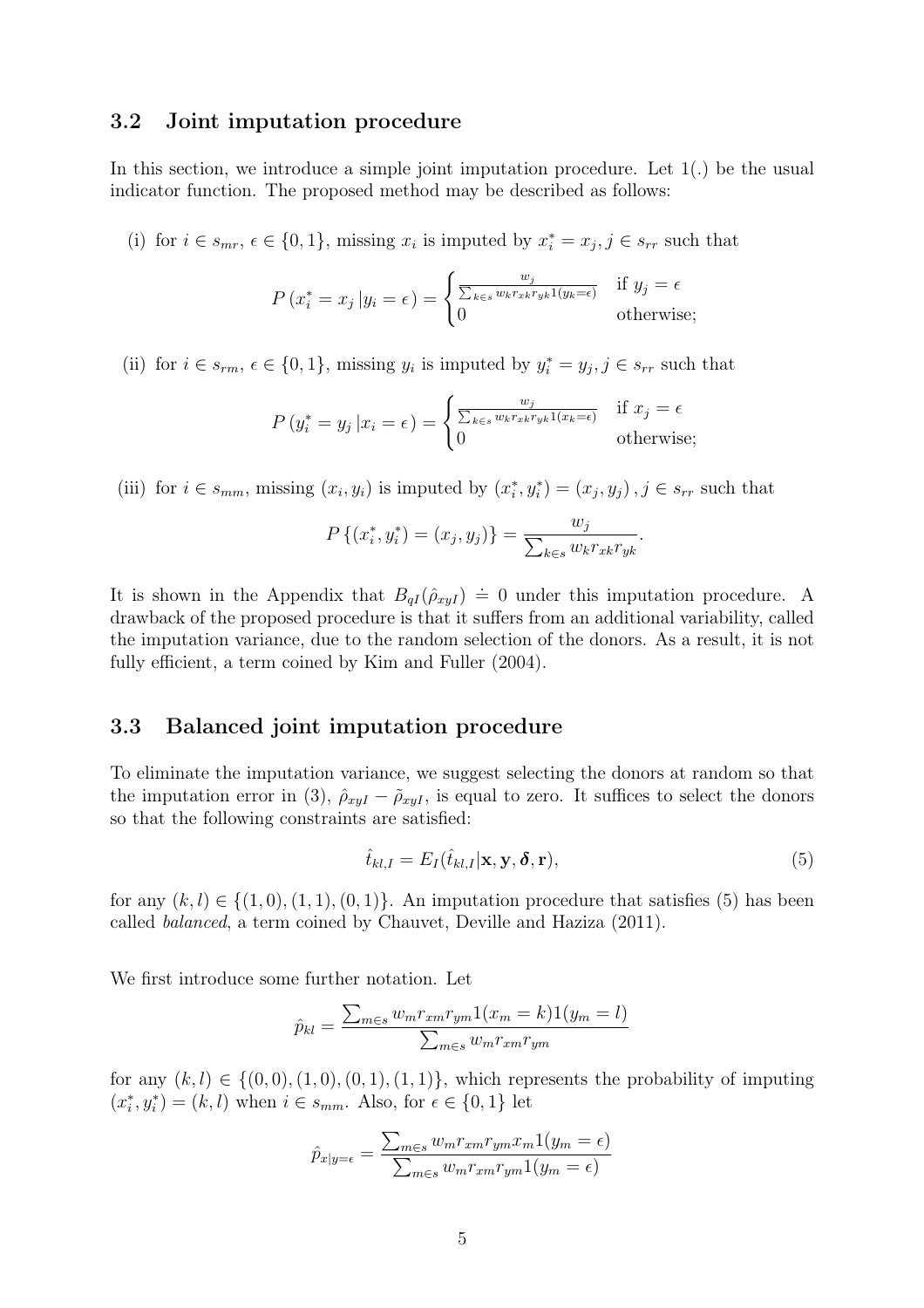which represents the probability of imputing  $x_i^* = 1$  when  $i \in s_{mr}$  and  $y_i = \epsilon$ , and

$$
\hat{p}_{y|x=\epsilon} = \frac{\sum_{m \in s} w_m r_{xm} r_{ym} y_m \mathbb{1}(x_m = \epsilon)}{\sum_{m \in s} w_m r_{xm} r_{ym} \mathbb{1}(x_m = \epsilon)}
$$

which represents the probability of imputing  $y_i^* = 1$  when  $i \in s_{rm}$  and  $x_i = \epsilon$ .

Let us first consider the case  $(k, l) = (1, 0)$ . We have

$$
\hat{t}_{10,I} = \sum_{i \in s} w_i r_{xi} x_i + \sum_{i \in s} w_i (1 - r_{xi}) r_{yi} y_i x_i^* \n+ \sum_{i \in s} w_i (1 - r_{xi}) r_{yi} (1 - y_i) x_i^* + \sum_{i \in s} w_i (1 - r_{xi}) (1 - r_{yi}) x_i^*.
$$
\n(6)

Furthermore, we have

$$
E_I\left\{\sum_{i\in s} w_i(1-r_{xi})r_{yi}y_ix_i^*|\mathbf{x},\mathbf{y},\boldsymbol{\delta},\mathbf{r}\right\} = \hat{p}_{x|y=1}\sum_{i\in s} w_i(1-r_{xi})r_{yi}y_i,
$$
  
\n
$$
E_I\left\{\sum_{i\in s} w_i(1-r_{xi})r_{yi}(1-y_i)x_i^*|\mathbf{x},\mathbf{y},\boldsymbol{\delta},\mathbf{r}\right\} = \hat{p}_{x|y=0}\sum_{i\in s} w_i(1-r_{xi})r_{yi}(1-y_i), \quad (7)
$$
  
\n
$$
E_I\left\{\sum_{i\in s} w_i(1-r_{xi})(1-r_{yi})x_i^*|\mathbf{x},\mathbf{y},\boldsymbol{\delta},\mathbf{r}\right\} = (\hat{p}_{10}+\hat{p}_{11})\sum_{i\in s} w_i(1-r_{xi})(1-r_{yi}).
$$

From (6) and (7), it follows that  $\hat{t}_{10,I} = E_I(\hat{t}_{10,I}|\mathbf{x}, \mathbf{y}, \delta, \mathbf{r})$  if the following balancing equations are satisfied:

$$
\sum_{i \in s} w_i (1 - r_{xi}) r_{yi} y_i (x_i^* - \hat{p}_{x|y=1}) = 0,
$$
  

$$
\sum_{i \in s} w_i (1 - r_{xi}) r_{yi} (1 - y_i) (x_i^* - \hat{p}_{x|y=0}) = 0,
$$
  

$$
\sum_{i \in s} w_i (1 - r_{xi}) (1 - r_{yi}) (x_i^* - \hat{p}_{10} - \hat{p}_{11}) = 0.
$$

Similar balancing equations may be derived for the cases  $(k, l) = (0, 1)$  and  $(k, l) = (1, 1)$  in (5). After some algebra, we obtain that the constraints in (5) are satisfied if the imputation procedure is such that (i) the two balancing equations (corresponding to imputation on  $s_{mr}$ 

$$
\sum_{i \in s_{mr}} w_i \left\{ y_i (x_i^* - \hat{p}_{x|y=1}), (1 - y_i)(x_i^* - \hat{p}_{x|y=0}) \right\} = 0
$$

are satisfied; (ii) the two balancing equations (corresponding to imputation on  $s_{rm}$ )

$$
\sum_{i \in s_{rm}} w_i \left\{ x_i (y_i^* - \hat{p}_{y|x=1}), (1 - x_i)(y_i^* - \hat{p}_{y|x=0}) \right\} = 0
$$

are satisfied and (iii) the three balancing equations (corresponding to imputation on  $s_{mm}$ )

$$
\sum_{i \in s_{mm}} w_i \left\{ x_i^* - \hat{p}_{10} - \hat{p}_{11}, y_i^* - \hat{p}_{01} - \hat{p}_{11}, x_i^* y_i^* - \hat{p}_{11} \right\} = 0
$$

are satisfied. In other words, we perform the imputations separately on each of the subsamples  $s_{mr}$ ,  $s_{rm}$  and  $s_{mm}$ .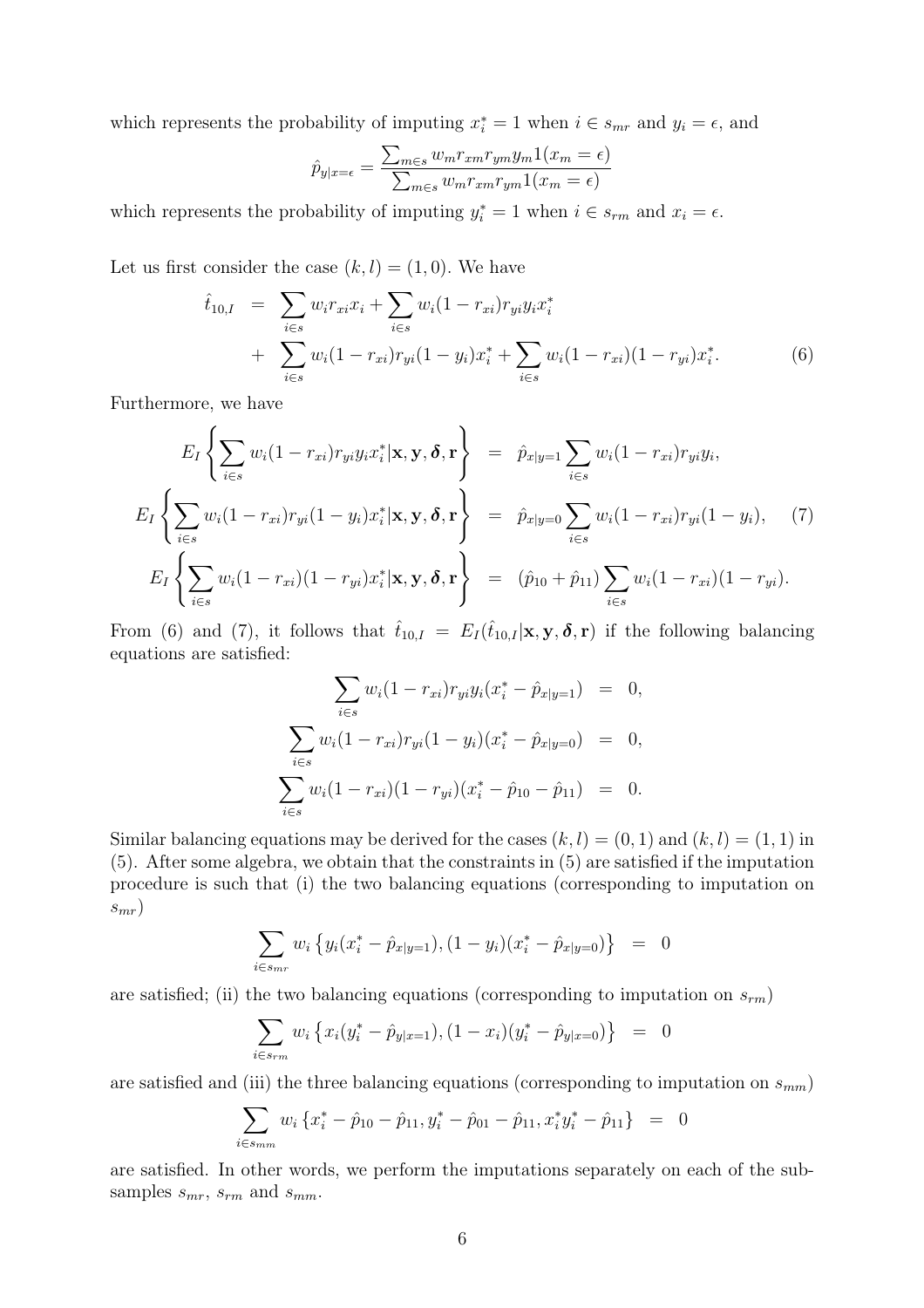### 4 Simulation study

We conducted a limited simulation study to test the performance of the procedures described in Section 3. We first generated 3 finite populations of size  $N = 10,000$ , each containing two binary variables of interest  $x$  and  $y$ . The variables  $x$  and  $y$  were generated to obtain a population coefficient of correlation  $\rho$  equal to 0.3 for population 1, 0.5 for population 2 and 0.7 for population 3. We were interested in estimating the marginal first moments  $p_{10}$  and  $p_{01}$  as well as the population correlation coefficient  $\rho_{xy}$  given by (1).

From each population, we selected  $B = 1000$  samples of size  $n = 500$  according to simple random sampling without replacement. Then, in each selected sample, nonresponse to items x and y was generated according to

$$
P(r_{xi} = \epsilon, r_{yi} = \eta) = (p_{rr})^{\epsilon \eta} (p_{rm})^{\epsilon (1-\eta)} (p_{mr})^{(1-\epsilon)\eta} (p_{mm})^{(1-\epsilon)(1-\eta)}
$$
(8)

with  $\epsilon \in \{0,1\}$  and  $\eta \in \{0,1\}$ . We used three configurations, which we call mechanisms 1, 2 and 3, of the vector  $(p_{rr}, p_{rm}, p_{mr}, p_{mm})'$ . We used

$$
(p_{rr}, p_{rm}, p_{mr}, p_{mm}) = \begin{cases} (0.2, 0.25, 0.25, 0.3) & \text{for mechanism 1,} \\ (0.4, 0.15, 0.15, 0.3) & \text{for mechanism 2,} \\ (0.6, 0.05, 0.05, 0.3) & \text{for mechanism 3.} \end{cases}
$$

We computed the imputed estimators of the marginal first moments  $\hat{p}_{10,I}$  and  $\hat{p}_{01,I}$  and the imputed estimator of the correlation coefficient,  $\hat{\rho}_{xyI}$ , based on (i) the random hot-deck imputation (RHDI) procedure described in Section 3.1; (ii) the proposed joint random hot-deck imputation (JHDI) procedure described in Section 3.2 and (iii) the proposed balanced random hot-deck imputation (BHDI) procedure described in Section 3.3. Also, we computed the estimators of the marginal first moments and of the correlation coefficient based on the complete cases (CC). Note that unlike the imputed estimators, the CC estimators require the response flags to be available in the imputed data file and can not be computed if these flags are not available.

As a measure of bias of a point estimator  $\hat{\theta}$  of a parameter  $\theta$ , we used the Monte Carlo Percent Relative Bias (RB) given by

$$
RB(\hat{\theta}) = \frac{E_{MC}(\hat{\theta}) - \theta}{\theta} \times 100,\tag{9}
$$

where  $E_{MC}(\hat{\theta}) = B^{-1} \sum_{b=1}^{B} \hat{\theta}^{(b)}$  and  $\hat{\theta}^{(b)}$  denotes the estimator  $\hat{\theta}$  in the b-th sample,  $b = 1, \ldots, 1000.$ 

Table 1 shows the Monte Carlo percent Relative Bias (RB) corresponding to  $\hat{p}_{10,I}$ ,  $\hat{p}_{01,I}$ and  $\rho_{xyI}$ . For the marginal first moments  $p_{10}$  and  $p_{01}$ , all the imputation procedures and the complete case estimator led to negligible bias, as expected. Turning to the coefficient of correlation  $\rho_{xy}$ , we note that its imputed estimator  $\hat{\rho}_{xyI}$ , was considerably biased under RHDI in all the scenarios. Also, the bias was negative clearly illustrating the problem of attenuation of relationships under this type of imputation procedure. This is consistent with the bias expression (4). On the other hand, both JHDI and BHDI led to negligible bias, showing that both procedures succeeded in preserving the relationship between variables. Also, CC led to negligible bias as expected.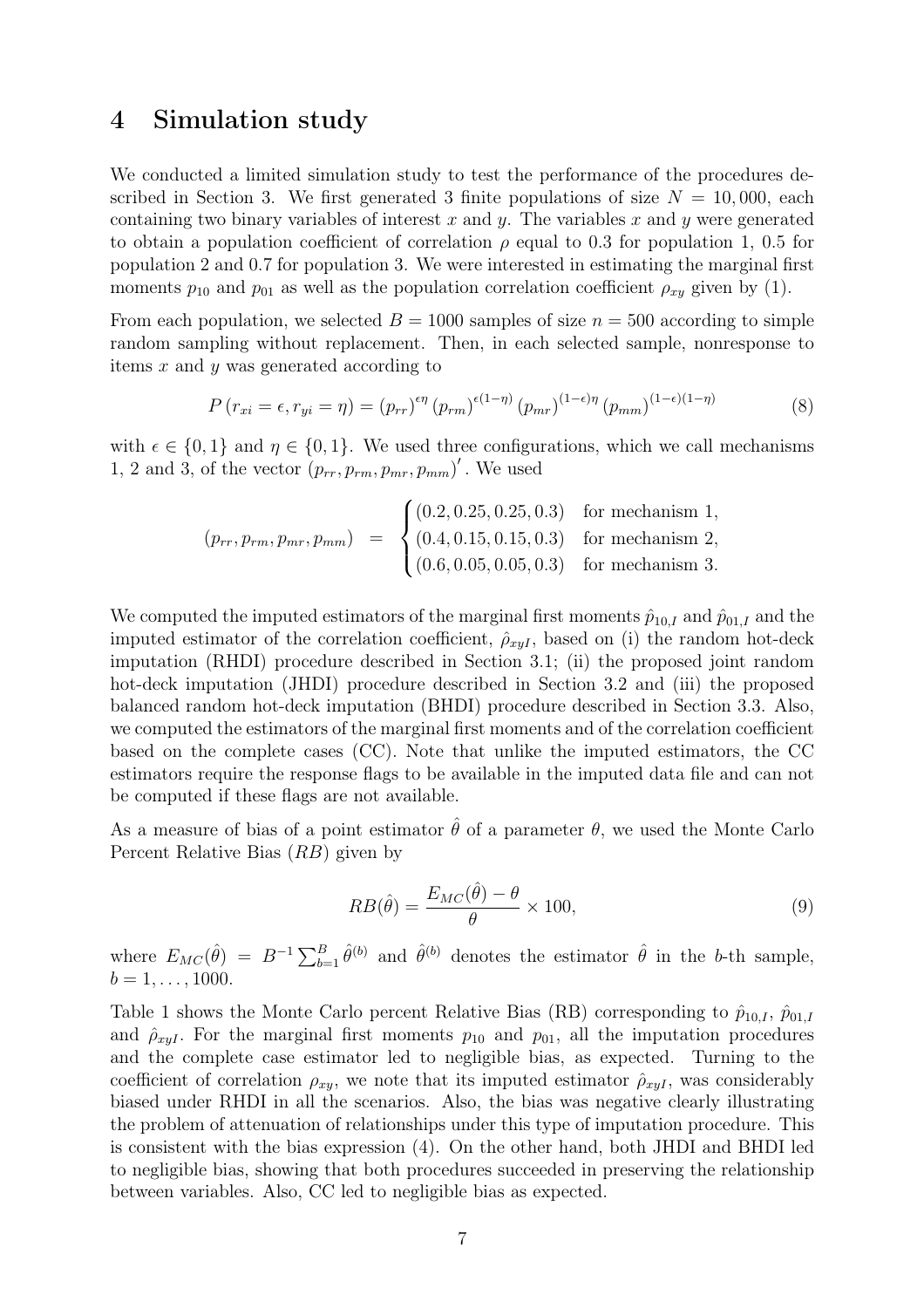|             | Population 1     |                       |              | Population 2 |                  |              | Population 3 |                        |              |  |  |
|-------------|------------------|-----------------------|--------------|--------------|------------------|--------------|--------------|------------------------|--------------|--|--|
|             | $\hat{p}_{10,I}$ | $\overline{p}_{01,I}$ | $\rho_{xyI}$ | $p_{10,I}$   | $\hat{p}_{01,I}$ | $\rho_{xyI}$ | $p_{10,I}$   | $\widetilde{p}_{01,I}$ | $\rho_{xyI}$ |  |  |
|             |                  |                       |              |              | Mechanism 1      |              |              |                        |              |  |  |
| CC          | 0.00             | $-0.25$               | 0.13         | 0.03         | $-0.07$          | 0.76         | $-0.19$      | $-0.23$                | $-0.14$      |  |  |
| <b>RHDI</b> | 0.06             | $-0.19$               | $-49.64$     | $-0.10$      | $-0.16$          | $-49.61$     | $-0.25$      | $-0.21$                | $-50.20$     |  |  |
| <b>JHDI</b> | $-0.10$          | $-0.10$               | 0.28         | 0.02         | $-0.12$          | 0.88         | $-0.19$      | $-0.20$                | 0.00         |  |  |
| <b>BHDI</b> | $-0.09$          | $-0.08$               | 0.39         | 0.03         | $-0.10$          | 0.98         | $-0.24$      | $-0.19$                | 0.04         |  |  |
|             |                  |                       |              |              |                  |              |              |                        |              |  |  |
|             |                  | Mechanism 2           |              |              |                  |              |              |                        |              |  |  |
| CC          | $-0.11$          | $-0.04$               | $-0.24$      | 0.22         | 0.13             | $-0.13$      | $-0.13$      | 0.09                   | 0.21         |  |  |
| <b>RHDI</b> | $-0.05$          | 0.00                  | $-30.37$     | 0.30         | 0.12             | $-30.17$     | $-0.03$      | 0.14                   | $-29.93$     |  |  |
| <b>JHDI</b> | $-0.03$          | 0.06                  | $-0.89$      | 0.29         | $-0.01$          | $-0.40$      | $-0.07$      | 0.07                   | 0.42         |  |  |
| <b>BHDI</b> | $-0.06$          | $-0.01$               | $-0.16$      | 0.29         | 0.08             | $-0.04$      | $-0.04$      | 0.01                   | 0.25         |  |  |
|             |                  |                       |              |              |                  |              |              |                        |              |  |  |
|             |                  | Mechanism 3           |              |              |                  |              |              |                        |              |  |  |
| CC          | $-0.29$          | 0.11                  | 0.41         | 0.00         | $-0.17$          | $-0.46$      | 0.15         | 0.01                   | $-0.10$      |  |  |
| <b>RHDI</b> | $-0.27$          | 0.17                  | $-10.10$     | $-0.01$      | $-0.15$          | $-10.64$     | 0.11         | 0.04                   | $-10.15$     |  |  |
| <b>JHDI</b> | $-0.28$          | 0.12                  | 0.38         | 0.03         | $-0.16$          | $-0.71$      | 0.19         | 0.02                   | $-0.07$      |  |  |
| <b>BHDI</b> | $-0.29$          | 0.10                  | 0.45         | 0.01         | $-0.21$          | $-0.46$      | 0.18         | $-0.03$                | $-0.08$      |  |  |

Table 1: Monte-Carlo Relative Bias of the estimators

We then compared the efficiency of JHDI and BHDI. Let  $\hat{\theta}^{JHDI}$  and  $\hat{\theta}^{BHDI}$  denote the estimator  $\hat{\theta}$  under JHDI and BHDI, respectively. As a measure of Relative Efficiency (RE), we used

$$
RE = \frac{MSE_{MC}(\hat{\theta}^{(.)})}{MSE_{MC}(\hat{\theta}^{(JHDI)})},\tag{10}
$$

 $MSE_{MC}(\hat{\theta})$  is the Monte Carlo mean square error of  $\hat{\theta}$ .

Table 2 shows the RE corresponding to  $\hat{t}_{10,I}$ ,  $\hat{t}_{01,I}$  and  $\hat{\rho}_{xyI}$ . It is clear that the imputed estimators under BHDI were significantly more efficient than those obtained under JHDI in all the scenarios, with values of RE ranging from 0.78 to 0.87. The CC estimators were also more efficient than the imputed estimators under JHDI in all the scenarios, with values of RE ranging from 0.64 to 0.89. For mechanisms 2 and 3, BHDI and CC led to very similar results. For mechanism 1, the CC estimators were more efficient than those obtained under BHDI. These results can be explained by the fact that, since  $p_{rr} = 0.2$ for mechanism 1, the number of common donors was rather small. Consequently, both JHDI and BHDI used only a subset of the set of common donors in order to perform the imputations, which contributed to the variability of the imputed estimators. On the other hand, the CC estimators were computed using all the units in the set of common donors.

#### 5 Application to the French Wealth Survey

In this section, we apply the proposed imputation procedures in the context of the FWS.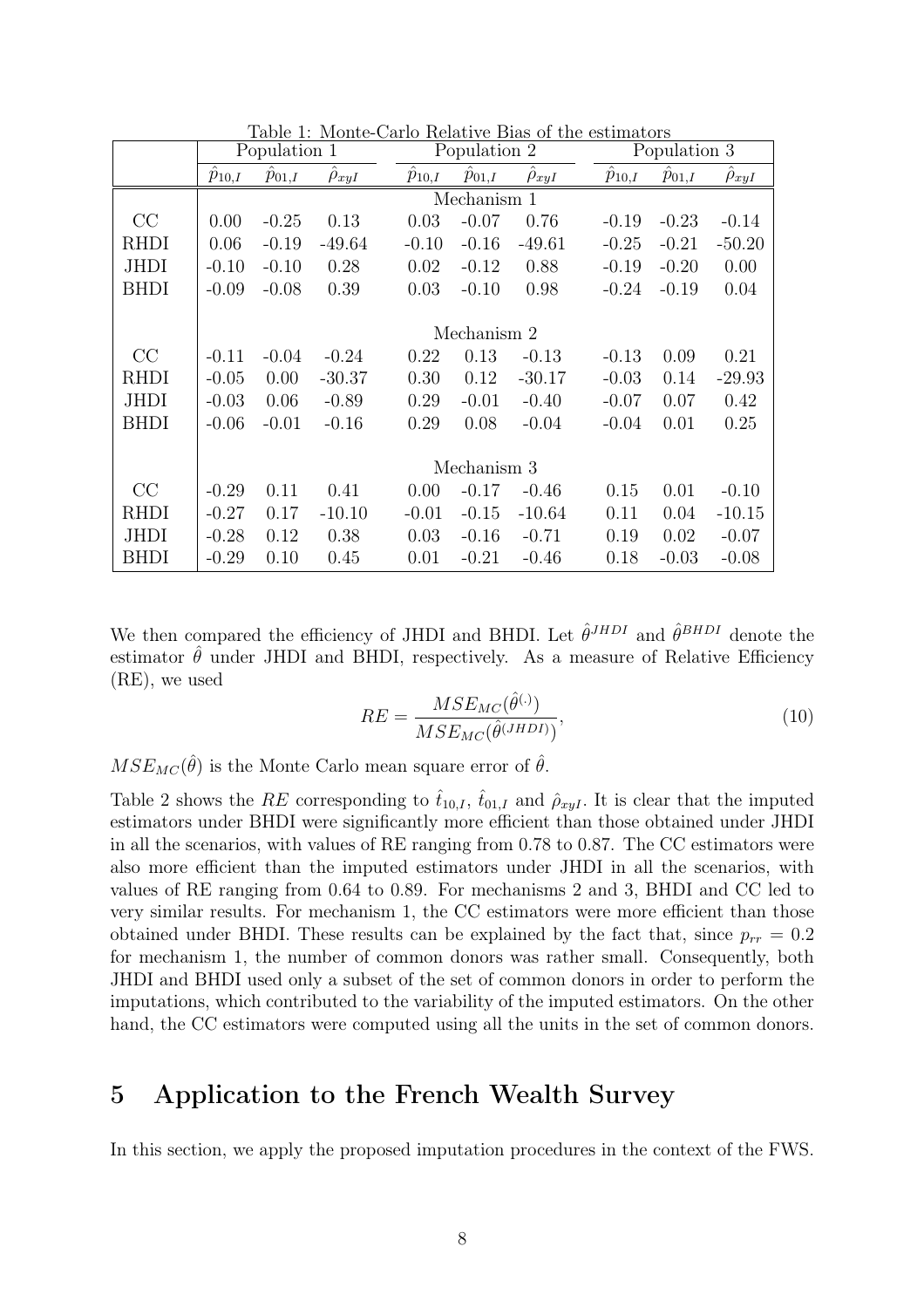|      |             | Population 1 |              |  | Population 2 |             |              | Population 3 |            |                    |              |
|------|-------------|--------------|--------------|--|--------------|-------------|--------------|--------------|------------|--------------------|--------------|
|      | $p_{10,I}$  | $p_{01,I}$   | $\rho_{xyI}$ |  | $p_{10,I}$   | $p_{01,I}$  | $\rho_{xyI}$ |              | $p_{10,I}$ | $\tilde{p}_{01,I}$ | $\rho_{xyI}$ |
|      |             |              |              |  |              | Mechanism 1 |              |              |            |                    |              |
| CC   | 0.67        | 0.66         | 0.86         |  | 0.67         | 0.64        | 0.84         |              | 0.73       | 0.80               | 0.86         |
| BHDI | 0.86        | 0.87         | 0.86         |  | 0.85         | 0.80        | 0.85         |              | 0.83       | 0.87               | 0.86         |
|      |             |              |              |  |              |             |              |              |            |                    |              |
|      | Mechanism 2 |              |              |  |              |             |              |              |            |                    |              |
| CC   | 0.78        | 0.77         | 0.81         |  | 0.78         | 0.81        | 0.81         |              | 0.84       | 0.88               | 0.78         |
| BHDI | 0.82        | 0.83         | 0.81         |  | 0.80         | 0.82        | 0.82         |              | 0.80       | 0.83               | 0.78         |
|      |             |              |              |  |              |             |              |              |            |                    |              |
|      | Mechanism 3 |              |              |  |              |             |              |              |            |                    |              |
| CC   | 0.78        | 0.81         | 0.78         |  | 0.83         | 0.81        | 0.81         |              | 0.82       | 0.89               | 0.79         |
| RHDI | 0.79        | 0.82         | 0.78         |  | 0.84         | 0.80        | 0.82         |              | 0.80       | 0.87               | 0.80         |

Table 2: Monte-Carlo Relative Efficiency of the imputed estimators

#### 5.1 Methodology of the French Wealth Survey

To reduce nonresponse as much as possible, the FWS questionnaire is divided into two main parts. The first part draws the inventory of all the assets held by the interviewed household (e.g., financial assets, housing wealth, business wealth, indebtedness). Item nonresponse was rather uncommon for the variables included in the first part, concerning twenty or so households. The second part collects a detailed description of the listed assets (e.g., securities accounts' characteristics, life annuities' characteristics, number of assets of each kind, amount on each asset). The variables included in the second part were heavily prone to item nonresponse, due to greater difficulties for the households to describe the assets.

It is well known that the distribution of most variables related to wealth are highly skewed since only a small fraction of the French households are very wealthy. In order to obtain accurate estimates, it is thus important to interview enough "wealthy households". To that end, the population was stratified using some auxiliary variables related to the variables of interest. For metropolitan France and Reunion, tax income registers were used as the sampling frame. For the French West Indies, the samples of the New Census were used as the sampling frame since the corresponding tax income registers were judged to be insufficiently reliable.

At the end of the data collection stage, approximately 20,000 households were selected in the sample and approximately 15,000 households completed the questionnaire to its very end. The FWS weighting process can be described as follows: to compensate for unit non-response, the basic weights (which are defined as the inverse of the sample inclusion probabilities) of the responding households were adjusted using the inverse of the estimated response probabilities. These estimated probabilities were computed within weighting classes formed on the basis of auxiliary variables available for both responding and nonresponding households. The resulting adjusted weights were further adjusted using a calibration procedure. The calibration variables included the type of location of the dwelling, the age, degree and occupation of the household's reference person, the type of family, the income of the household and the number of people of each age bracket and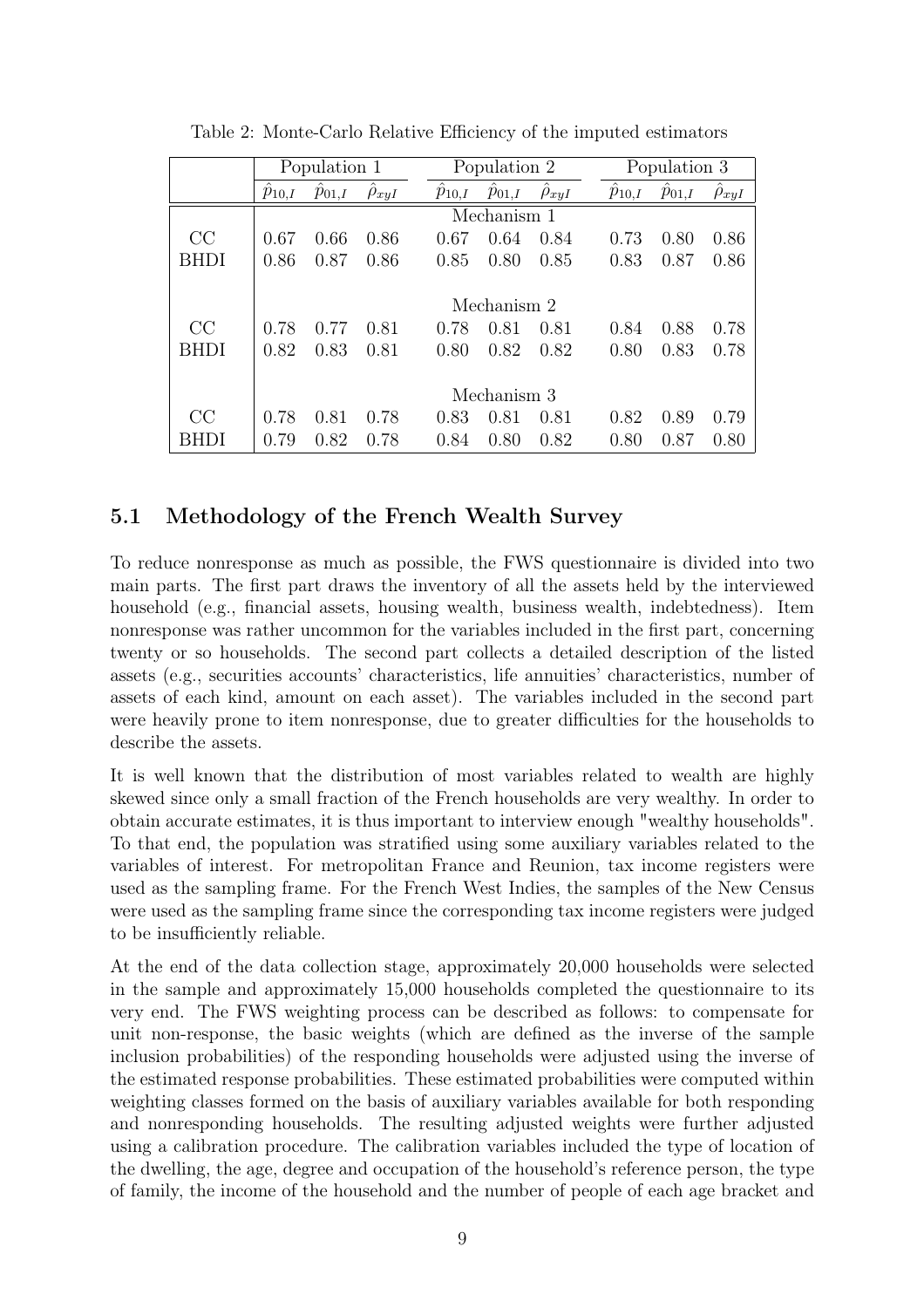gender.

Imputation was performed independently within classes. Three imputation classes were used: the first class consisted of overseas population, the second one of wealthy individuals, whereas the third one consisted of the remaining individuals.

## 5.2 Imputation of the securities accounts' characteristics

In France, two types of securities accounts are distinguished: (i) the comptes-titres (CT), that is, classical accounts which enable owning bonds, stocks and mutual funds; (ii) the Plans Epargnes en Actions (PEA), which are special accounts limited to European Union investments and profit by a fiscal allowance. Note that an individual cannot own more than one PEA.

One of the important objectives of the FWS lies in estimating the proportion of households owning each type of assets, and in particular, the proportion of households owning stocks. The presence (and possibly, the proportion) of stocks is also a measure of the true risk involved by the detention of the securities account. In addition, the households are also asked about the risk tolerance of their securities accounts, which measures, to a certain extent, the perception of the risk they incur by holding this asset. The incurred risk is important to determine whether the recent financial crisis has curbed down the propensity to invest in risky assets. Moreover, the link between the part of stocks and the risk tolerance measures the gap between the perception and the reality of the incurred risk.

The variable of stock owning consists in two categories: with stocks, or without stocks. The risk tolerance consists in three categories: no risk, medium risk and high risk. Due to a bad implementation of a filter question, none of the households was asked the risk tolerance for their CT, whereas it was asked for the PEAs. For imputation purposes, both types of securities accounts (CT and PEA) were put together, in order to use the characteristics of the PEA to impute the CT.

The variables of stock owning and the risk tolerance of both types of securities accounts were imputed jointly. Due to a high nonresponse rate (among the 7, 073 securities accounts in the sample, there were 3, 562 missing values for risk tolerance only, 113 for presence of stocks only, and 77 for both), we focused on whether or not the securities account are risky. Thus, the risk tolerance was recoded into two categories, indicating if the securities account is risky or not.

To fill in the missing values, the three imputation methods described in Section 3 were used. In addition, we computed the complete case estimates which are based on the responding units only. The results are shown in Table 3. We note that the complete case estimates as well as JHDI and BHDI led to similar results with correlation values ranging between 15.9% and 17.9%. On the other hand, the coefficient of correlation under RHDI was substantially smaller with a value equal to 7.8%, illustrating the attenuation of relationships.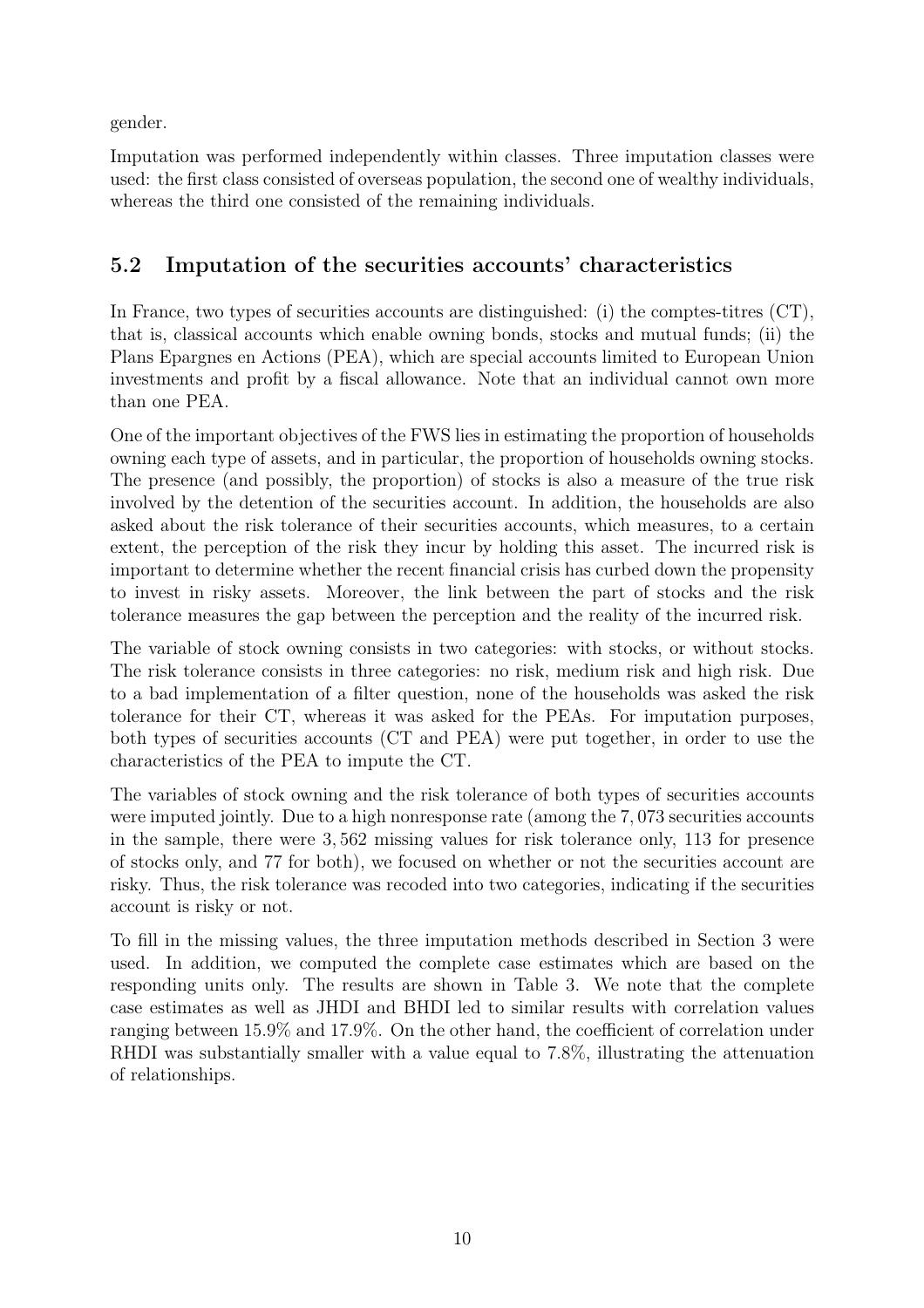Table 3: Proportion of securities accounts with stocks, proportion of risky accounts and coefficient of correlation between stock owning and risk, with estimation based on complete cases or on three imputation procedures

|               | Percent of accounts   |       | Coefficient of correlation |
|---------------|-----------------------|-------|----------------------------|
|               | with stocks with risk |       |                            |
| Complete case | 0.749                 | 0.210 | 0.167                      |
| <b>RHDI</b>   | 0.729                 | 0.203 | 0.078                      |
| JHDI.         | 0.731                 | 0.202 | 0.159                      |
| RHDI.         | 0.728                 | 0.203 | 0.179                      |

### 5.3 Imputation of life-annuities' characteristics

Life-annuities is the most common type of risky assets in France, with approximately 34.5 % of French households owning one. In what follows, we focus on life-annuities that contain market assets.

The variable giving the proportion of stocks in the investment consists in five categories: less than one third (A), between one third and one half (B), between one half and two thirds  $(C)$ , more than two thirds and less than one  $(D)$ , equal to one  $(E)$ . The variables giving the part of stocks in the investment and the risk tolerance (in three categories) are imputed jointly. Among the 4,832 life annuities containing market assets, there were 784 missing values for the risk tolerance, 93 for the part of stocks and 510 for both. These rates of missing information were considered low enough to keep the risk tolerance into three categories.

To fill in the missing values, we used RHDI, JHDI and BHDI, see Section 3. Table 4 shows the estimated proportions and Spearman's rank coefficient of correlation. As before, we note that the complete case estimate, JHDI and BHDI led to very similar results in all the scenarios. On the other hand, the estimate obtained under RHDI imputation was significantly smaller.

## 6 Concluding remarks

In this paper, we considered the problem of preserving the relationship between categorical variables when imputation was used to compensate for the missing values. We proposed a simple joint imputation procedure that succeeds in preserving the relationship between two categorical variables, unlike random hot-deck imputation. We also proposed a fully efficient version of the proposed joint imputation procedure. Simulation results clearly demonstrated the good performance of both methods in terms of bias. Also, the balanced random hot-deck imputation procedure was found to be significantly more efficient than the joint random hot-deck imputation procedure.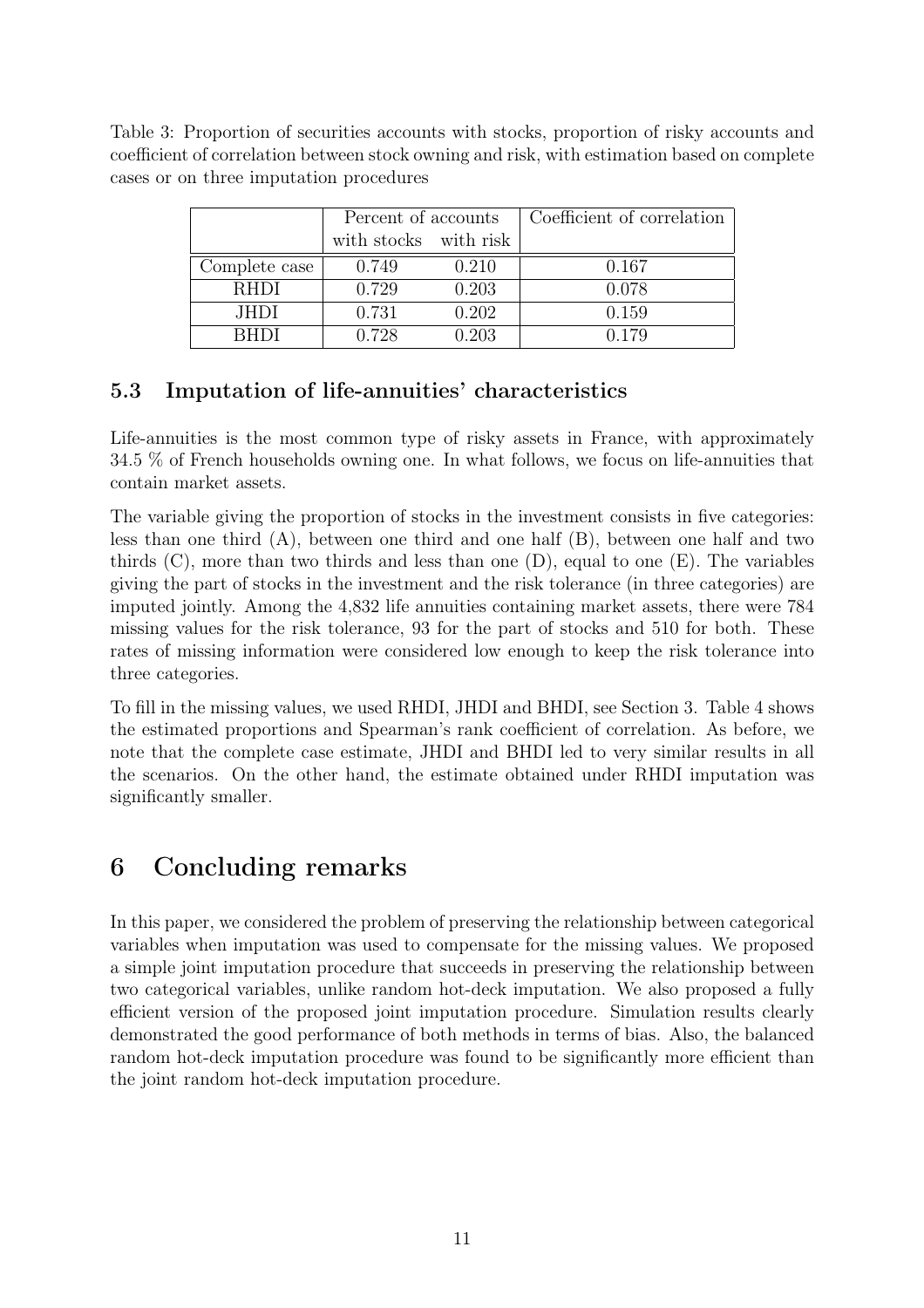| proportion of stocks proportion of life-appuities classified by risk and Spearman's rank<br>STATISTIC STATE TO THE STATE STATES. | n tho common romandante and on throe imputation procdures<br>- HOSPANIALITY CHINAIR DINA INDIA INTERNATIONAL IN THE PIRAMENT IN THE PIRAMENT OF THE PHONOGRAPH OF THE PHONOGRAPH OF THE PHONOGRAPH OF THE PHONOGRAPH OF THE PHONOGRAPH OF THE PHONOGRAPH OF THE PHONOGRAPH OF THE PHONOGRAP |
|----------------------------------------------------------------------------------------------------------------------------------|---------------------------------------------------------------------------------------------------------------------------------------------------------------------------------------------------------------------------------------------------------------------------------------------|
|                                                                                                                                  |                                                                                                                                                                                                                                                                                             |
|                                                                                                                                  |                                                                                                                                                                                                                                                                                             |
|                                                                                                                                  |                                                                                                                                                                                                                                                                                             |
|                                                                                                                                  |                                                                                                                                                                                                                                                                                             |
|                                                                                                                                  |                                                                                                                                                                                                                                                                                             |
|                                                                                                                                  |                                                                                                                                                                                                                                                                                             |
|                                                                                                                                  |                                                                                                                                                                                                                                                                                             |
|                                                                                                                                  |                                                                                                                                                                                                                                                                                             |
|                                                                                                                                  |                                                                                                                                                                                                                                                                                             |
| $\frac{2}{2}$                                                                                                                    |                                                                                                                                                                                                                                                                                             |
|                                                                                                                                  |                                                                                                                                                                                                                                                                                             |
|                                                                                                                                  |                                                                                                                                                                                                                                                                                             |
| -<br> <br> }<br> }                                                                                                               |                                                                                                                                                                                                                                                                                             |
|                                                                                                                                  |                                                                                                                                                                                                                                                                                             |
|                                                                                                                                  |                                                                                                                                                                                                                                                                                             |
| リー・ソー 2mg                                                                                                                        |                                                                                                                                                                                                                                                                                             |
|                                                                                                                                  |                                                                                                                                                                                                                                                                                             |
|                                                                                                                                  |                                                                                                                                                                                                                                                                                             |
|                                                                                                                                  |                                                                                                                                                                                                                                                                                             |
|                                                                                                                                  |                                                                                                                                                                                                                                                                                             |
|                                                                                                                                  |                                                                                                                                                                                                                                                                                             |
|                                                                                                                                  | ことは                                                                                                                                                                                                                                                                                         |
|                                                                                                                                  |                                                                                                                                                                                                                                                                                             |
| )<br>}                                                                                                                           |                                                                                                                                                                                                                                                                                             |
|                                                                                                                                  |                                                                                                                                                                                                                                                                                             |
|                                                                                                                                  |                                                                                                                                                                                                                                                                                             |
|                                                                                                                                  |                                                                                                                                                                                                                                                                                             |
|                                                                                                                                  |                                                                                                                                                                                                                                                                                             |
|                                                                                                                                  |                                                                                                                                                                                                                                                                                             |
|                                                                                                                                  |                                                                                                                                                                                                                                                                                             |
|                                                                                                                                  |                                                                                                                                                                                                                                                                                             |
|                                                                                                                                  |                                                                                                                                                                                                                                                                                             |
|                                                                                                                                  |                                                                                                                                                                                                                                                                                             |
|                                                                                                                                  |                                                                                                                                                                                                                                                                                             |
|                                                                                                                                  |                                                                                                                                                                                                                                                                                             |
|                                                                                                                                  |                                                                                                                                                                                                                                                                                             |
|                                                                                                                                  |                                                                                                                                                                                                                                                                                             |
|                                                                                                                                  |                                                                                                                                                                                                                                                                                             |
| }<br>)                                                                                                                           |                                                                                                                                                                                                                                                                                             |
|                                                                                                                                  |                                                                                                                                                                                                                                                                                             |
|                                                                                                                                  |                                                                                                                                                                                                                                                                                             |
|                                                                                                                                  |                                                                                                                                                                                                                                                                                             |
|                                                                                                                                  |                                                                                                                                                                                                                                                                                             |
|                                                                                                                                  |                                                                                                                                                                                                                                                                                             |
|                                                                                                                                  |                                                                                                                                                                                                                                                                                             |
|                                                                                                                                  | .+ CC - CHICHIO - THE - THE - CC - CC - THE - THE - THE - THE - THE - THE - THE - THE - THE - THE - THE - THE                                                                                                                                                                               |
|                                                                                                                                  |                                                                                                                                                                                                                                                                                             |
|                                                                                                                                  |                                                                                                                                                                                                                                                                                             |
|                                                                                                                                  | ししょ                                                                                                                                                                                                                                                                                         |
| 2 フィー・コー                                                                                                                         |                                                                                                                                                                                                                                                                                             |
|                                                                                                                                  | こうこう                                                                                                                                                                                                                                                                                        |
|                                                                                                                                  |                                                                                                                                                                                                                                                                                             |
|                                                                                                                                  |                                                                                                                                                                                                                                                                                             |
|                                                                                                                                  |                                                                                                                                                                                                                                                                                             |
|                                                                                                                                  |                                                                                                                                                                                                                                                                                             |

| $\lrcorner$ oefficient                                   | of correlation    |                               | 0.518<br>15.0                                        | 0.434<br>13.6             | 0.515<br>13.9            | 0.508<br>13.8          |
|----------------------------------------------------------|-------------------|-------------------------------|------------------------------------------------------|---------------------------|--------------------------|------------------------|
| life annuities with<br>Percent of                        |                   | no risk medium risk high risk | 26.3                                                 | 26.4                      | 26.1                     | 25.6                   |
|                                                          |                   |                               | 7.85                                                 | 60.0                      | 60.0                     | 60.6                   |
|                                                          |                   |                               |                                                      |                           |                          |                        |
|                                                          |                   |                               |                                                      |                           |                          |                        |
| with a proportion of stocks<br>Percent of life-annuities | in the investment | B C D E                       |                                                      | $51.4$ 20.5 11.9 6.2 10.0 | $52.1$ 20.5 12.0 5.7 9.8 | 53.2 19.5 11.7 6.1 9.6 |
|                                                          |                   |                               |                                                      |                           |                          |                        |
|                                                          |                   |                               |                                                      |                           |                          |                        |
|                                                          |                   |                               | $\frac{1}{2}$ omplete case   52.2 19.9 12.0 6.0 10.0 | RHDI                      | IHDI                     | BHDI                   |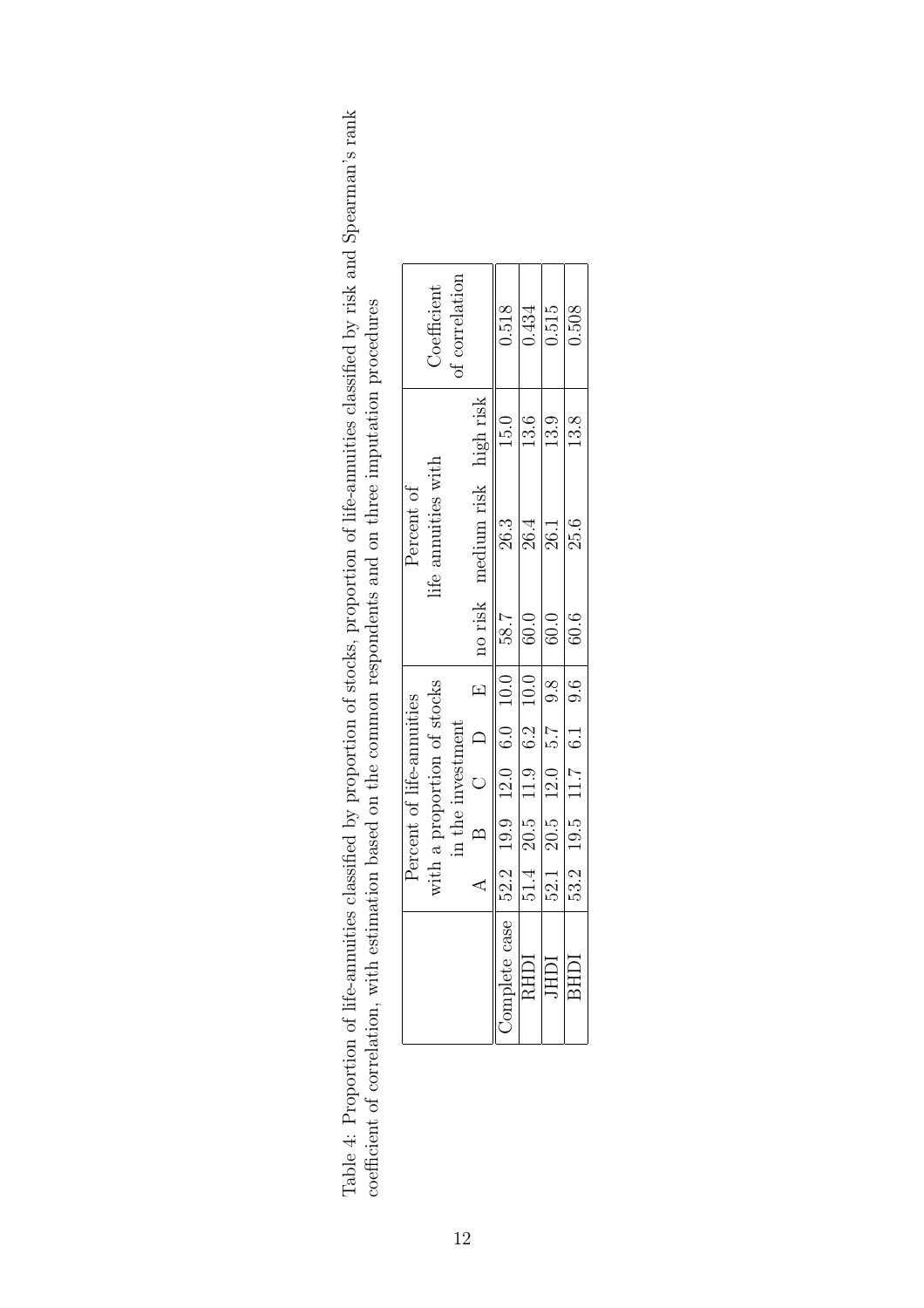## References

- Chauvet, G., Deville, J.C., and Haziza, D. (2011). On Balanced Random Imputation in Surveys. Biometrika, 98, 459-471.
- Chauvet, G., and Haziza, D. (2011). Fully efficient estimation of coefficients of correlation in the presence of imputed data. To appear in the Canadian Journal of Statistics.
- Deville, J.C. (1999). Variance estimation for complex statistics and estimators: linearization and residual techniques. Survey Methodology, 25, 193-203.
- Haziza, D. (2009). Imputation and inference in the presence of missing data. *Handbook of* Statistics, Volume 29, Sample Surveys: Theory Methods and Inference, Editors: C.R. Rao and D. Pfeffermann, 215-246.
- Kim, J.K. and Fuller, W.A. (2004). Fractional hot-deck imputation. Biometrika, 91, 559-578.
- Shao, J. and Wang, H. (2002). Sample correlation coefficients based on survey data under regression imputation. Journal of the American Statistical Association, 97, 544-552.
- Skinner, C. J. and Rao, J. N. K. (2002). Jackknife variance for multivariate statistics under hot deck imputation from common donors. Journal of Statistical Planning and Inference, 102, 149-167.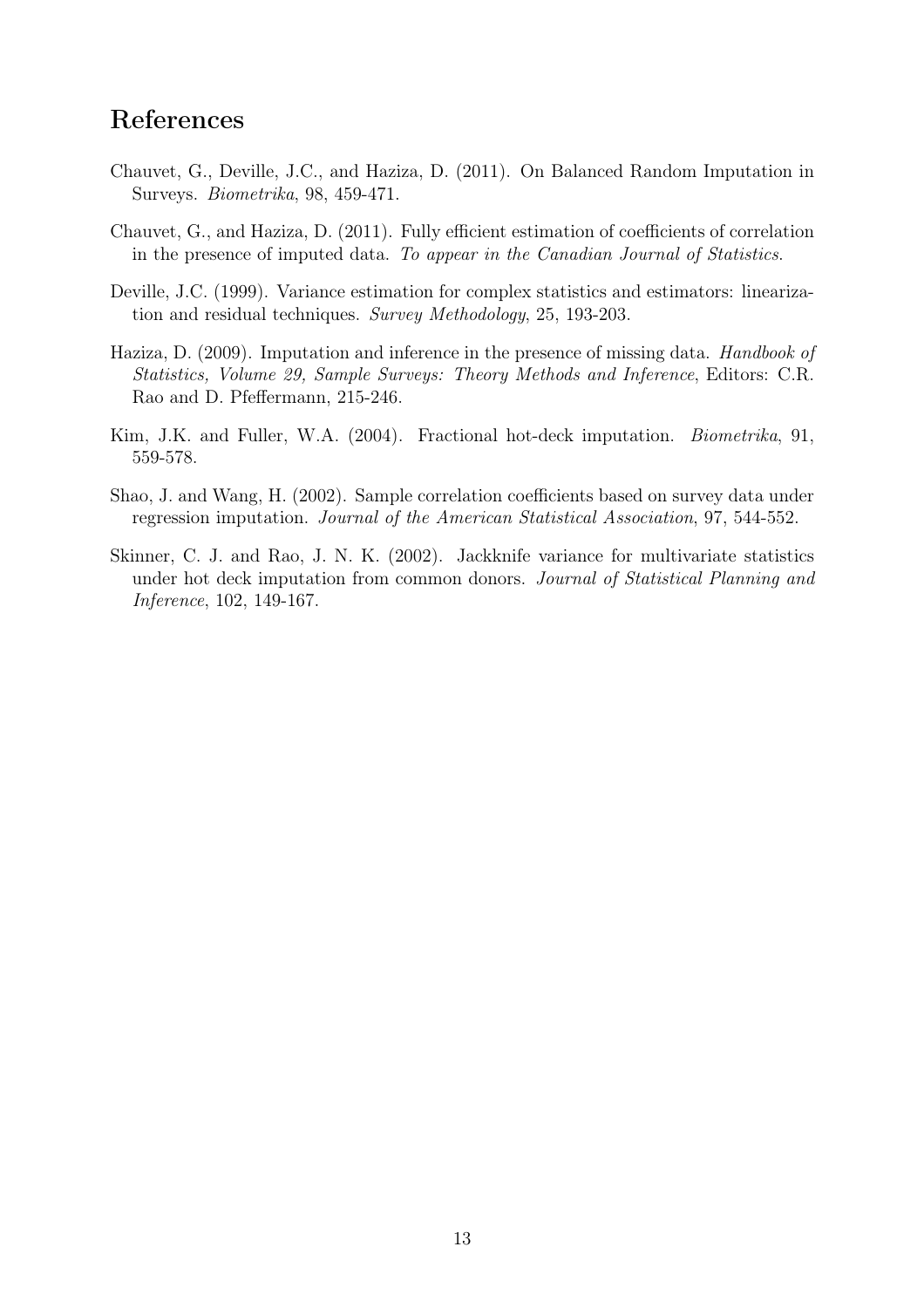## Appendix: Asymptotic unbiasedness under the joint imputation procedure

In this section, we show that  $B_{qI}(\hat{\rho}_{xyl}) = 0$ . To that end, we need to show that In this section, we show that  $B_{qI}(\rho_{xyI}) = 0$ . To that end, we need to show that  $B_{qI}(\hat{t}_{kl,I}) = 0$  for  $(k,l) \in \{(1,0),(1,1),(0,1)\}$ . We start by showing that  $E_{qI}(\hat{t}_{10,I}) = 0$  $\hat{t}_{10,\pi}$ . The proof corresponding to  $\hat{t}_{01,I}$  is similar. It follows from (6) and (7) that

$$
\tilde{t}_{10,I} = \sum_{i \in s} w_i r_{xi} x_i + \hat{p}_{x|y=1} \sum_{i \in s} w_i (1 - r_{xi}) r_{yi} y_i \n+ \hat{p}_{x|y=0} \sum_{i \in s} w_i (1 - r_{xi}) r_{yi} (1 - y_i) + (\hat{p}_{10} + \hat{p}_{11}) \sum_{i \in s} w_i (1 - r_{xi}) (1 - r_{yi}).
$$

Taking expectation with respect to the nonresponse model, we obtain

$$
E_q(\tilde{t}_{10,I}|\mathbf{x}, \mathbf{y}, \boldsymbol{\delta}) = (p_{rr} + p_{rm}) \sum_{i \in s} w_i x_i
$$
  
+  $p_{mr} \sum_{i \in s} w_i x_i y_i + p_{mr} \sum_{i \in s} w_i x_i (1 - y_i)$   
+  $p_{mm} \left\{ \sum_{i \in s} w_i x_i (1 - y_i) + \sum_{i \in s} w_i x_i y_i \right\}$   
=  $(p_{rr} + p_{rm} + p_{mr} + p_{mm}) \sum_{i \in s} w_i x_i$   
=  $\hat{t}_{10,\pi}.$ 

We now show that  $E_{qI}(\hat{t}_{11,I}) \doteq \hat{t}_{11,\pi}$ . First, we write  $\hat{t}_{11,I}$  as

$$
\hat{t}_{11,I} = \sum_{i \in s} w_i r_{xi} r_{yi} x_i y_i \n+ \sum_{i \in s} w_i (1 - r_{xi}) r_{yi} y_i x_i^* + \sum_{i \in s} w_i (1 - r_{yi}) r_{xi} x_i y_i^* \n+ \sum_{i \in s} w_i (1 - r_{yi}) (1 - r_{xi}) x_i^* y_i^*.
$$

It follows from (7) and

$$
E_I\left\{\sum_{i\in s} w_i(1-r_{yi})r_{xi}x_iy_i^*|\mathbf{x}, \mathbf{y}, \boldsymbol{\delta}, \mathbf{r}\right\} = \hat{p}_{y|x=1}\sum_{i\in s} w_i(1-r_{yi})r_{xi}x_i,
$$
  

$$
E_I\left\{\sum_{i\in s} w_i(1-r_{xi})(1-r_{yi})x_i^*y_i^*|\mathbf{x}, \mathbf{y}, \boldsymbol{\delta}, \mathbf{r}\right\} = \hat{p}_{11}\sum_{i\in s} w_i(1-r_{xi})(1-r_{yi})
$$

that

$$
\tilde{t}_{11,I} = \sum_{i \in s} w_i r_{xi} r_{yi} x_i y_i \n+ \hat{p}_{x|y=1} \sum_{i \in s} w_i (1 - r_{xi}) r_{yi} y_i + \hat{p}_{y|x=1} \sum_{i \in s} w_i (1 - r_{yi}) r_{xi} x_i \n+ \hat{p}_{11} \sum_{i \in s} w_i (1 - r_{xi}) (1 - r_{yi}).
$$